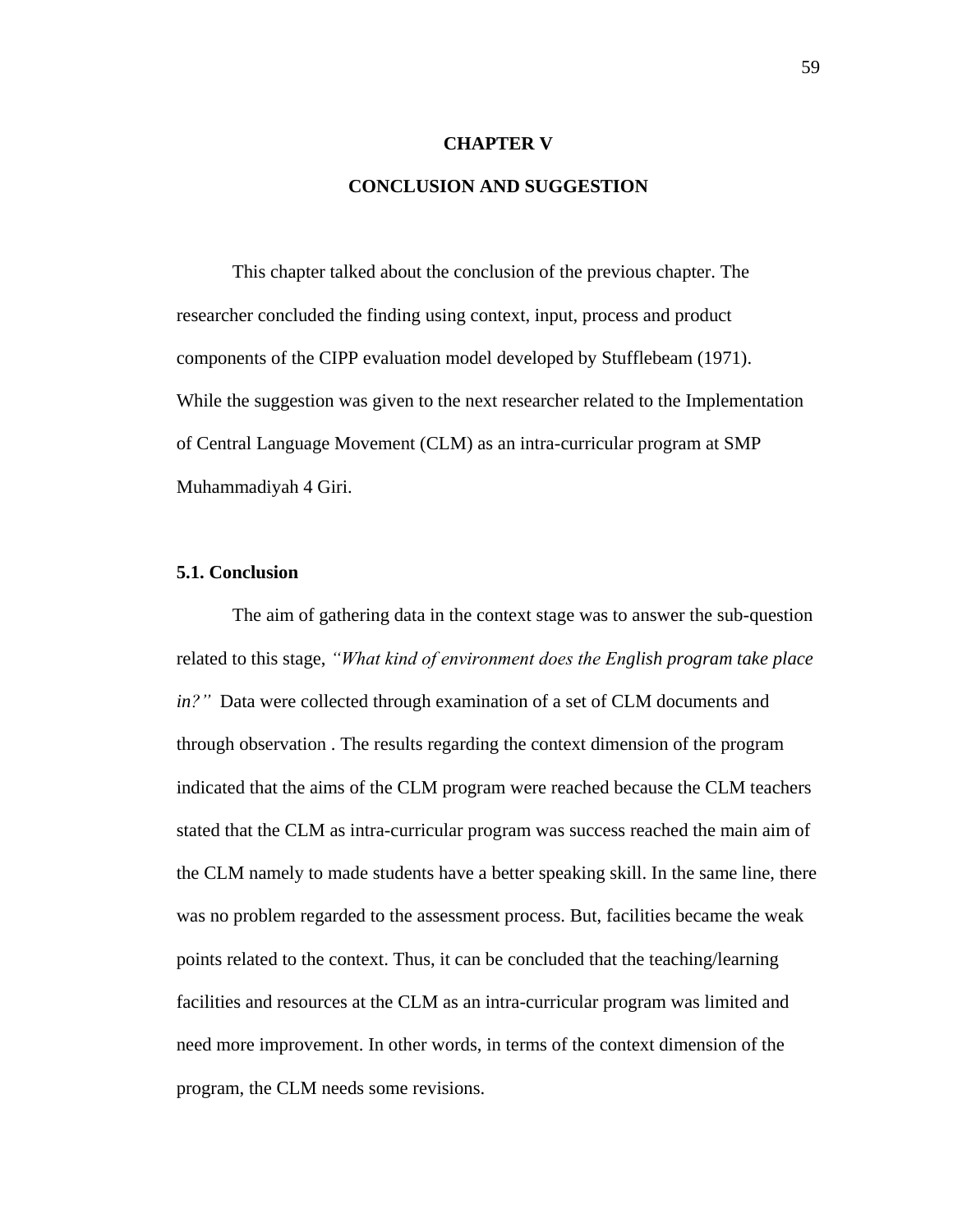In the input dimension, the characteristic of CLM teacher and students were varied enough. Both of CLM teachers have the same background study, they only different in the years that started to teach English. Meanwhile, the students characteristic were varied also because there were many different students' intelligence characters. Then, the objective and content of CLM as intra-curricular program can be concluded that stating general and specific objectives contributes greatly to the achievement. Finally, it can be concluded that the program have the sufficient focus on speaking skills.

In the process dimension, the activities that applied were not varied enough if compared with the CLM document stated. It made the students got boredom because most of the speaking activities were only drilling and conversation practising. For the material in CLM was only the daily activity conversation. Therefore, it can be concluded that both of teaching method and material were poorly develop by the CLM teachers .

The last, in the product dimension, the CLM as intra-curricular program only worked well in the aims of CLM as intra-curricular program. It successfully reached because the aim that stated in the CLM document, the teachers' interviewed result, and the analyzing of CLM contest videos were in a line. In the other hand, there were several of the product results that could not make the CLM program success. They were the facilities, the activities, and the materials in the CLM intra-curricular program. So, it concluded that the CLM as intra-curricular program need to be revised.